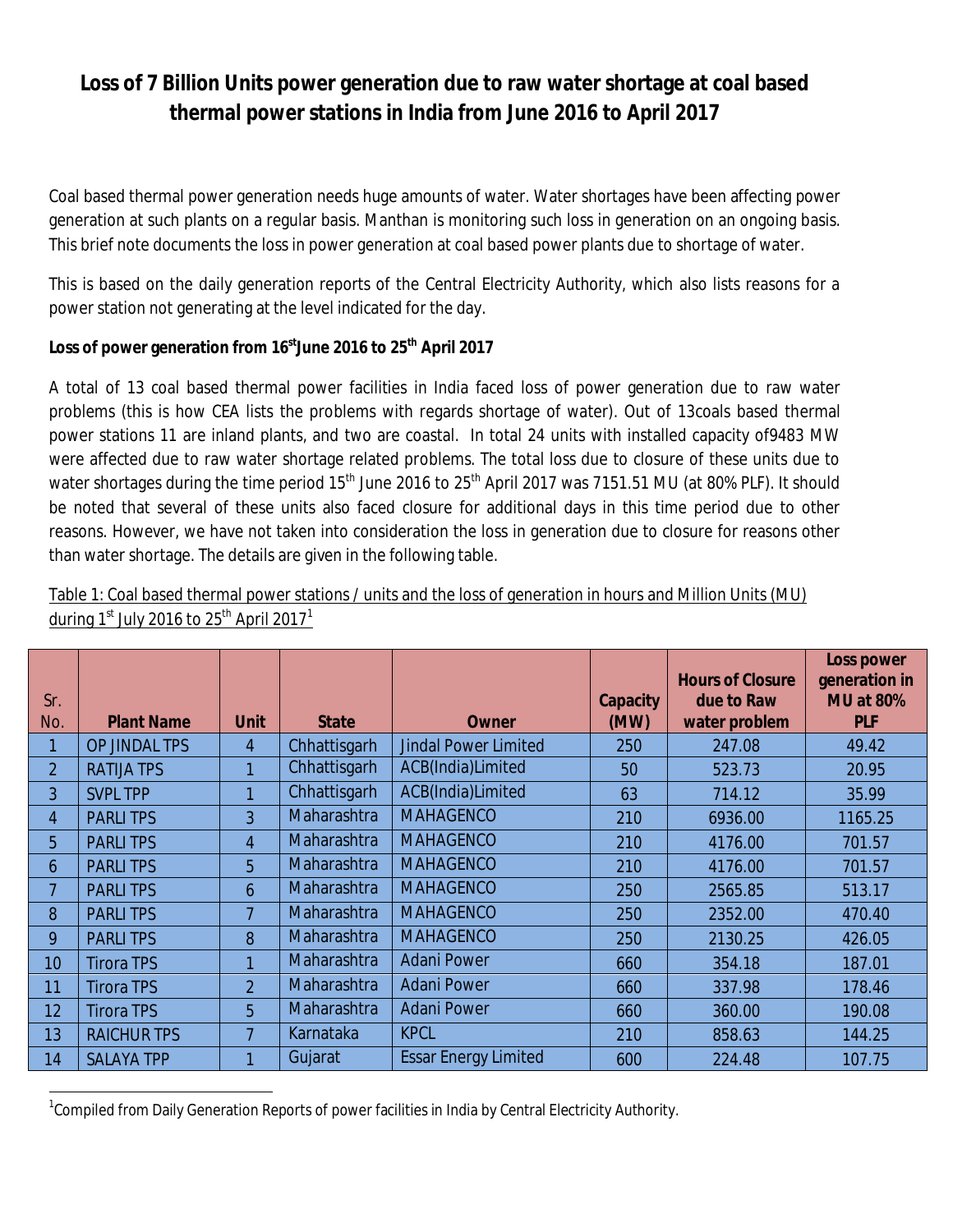| 15 | <b>SALAYA TPP</b>    | 1              | Gujarat          | <b>Essar Energy Limited</b>    | 600  | 84.78        | 40.70   |
|----|----------------------|----------------|------------------|--------------------------------|------|--------------|---------|
| 16 | <b>STERLITE TPP</b>  | $\overline{2}$ | Odisha           | <b>Sterlite Energy Limited</b> | 600  | 2007.43      | 963.57  |
| 17 | <b>STERLITE TPP</b>  | 1              | Odisha           | <b>Sterlite Energy Limited</b> | 600  | 47.72        | 22.90   |
| 18 | <b>BELLARY TPS</b>   | $\overline{2}$ | Karnataka        | <b>KPCL</b>                    | 500  | 155.82       | 62.33   |
| 19 | <b>BELLARY TPS</b>   | 1              | Karnataka        | <b>KPCL</b>                    | 500  | 804.68       | 321.87  |
|    | <b>TALWANDI SABO</b> |                | Punjab           | <b>Talwandi Sabo Power</b>     |      |              |         |
| 20 | TPP                  |                |                  | Limited                        | 660  | 806.97       | 426.08  |
|    | <b>TALWANDI SABO</b> |                | Punjab           | <b>Talwandi Sabo Power</b>     |      |              |         |
| 21 | tpp                  | 3              |                  | Limited                        | 660  | 202.60       | 106.97  |
|    |                      |                | Andhra           | Simhapuri Energy Private       |      |              |         |
| 22 | <b>SIMHAPURI TPS</b> | $\overline{2}$ | Pradesh          | Limited                        | 150  | 2688.00      | 322.56  |
| 23 | <b>TUTICORIN TPS</b> | 1              | TamilNadu        | <b>TANGENCO</b>                | 210  | 783.47       | 131.62  |
| 24 | <b>TUTICORIN TPS</b> | $\overline{2}$ | <b>TamilNadu</b> | <b>TANGENCO</b>                | 210  | 1080.00      | 181.44  |
|    | <b>TORANGALLU</b>    |                | Karnataka        | <b>Jindal Power</b>            |      |              |         |
| 25 | TPS(SBU-I)           | 1              |                  |                                | 260  | 72.05        | 14.99   |
|    |                      |                |                  | <b>Total</b>                   | 9483 | <b>Total</b> | 7486.94 |

**Note**: Where the outages due to water shortage are not in one continuous period but have been at multiple times, with the plant coming online and then going offline again, separate entries have been made for each such outage period.

In some cases, a unit closed down due to water shortages, and then remained closed, but the reason for the closure changed from raw water shortage to something else like reserve shut down, low schedule, maintenance issues etc. In such cases, we suspect that the unit continued to be affected by water shortages (in some cases this has been corroborated by other reports), but for the table above, we have considered only the period where outages have been attributed to raw water shortage. Parli TPP (except unit 8) is an example of this.

Thus, our estimate of loss in generation due to water shortages is a conservative estimate.

#### **Status of major reservoir and river basins as on 25th April 2017.**

According to the status of 91 major reservoirs in India given by Central Water Commission (CWC), as on 25<sup>th</sup> April 2017, 46.02 BCM water was available in these reservoirs which have a total of 157.79 BCM live capacity. This accounts to 29.16% of the total live storage. However, there are 20 major projects where water availability is less than 10% of their live storage. Out of these 20 major projects 16 are from Karnataka, Kerala, Tamil Nadu, Telangana and Andhra Pradesh. Almost all the major projects in middle and lower Krishna (Except Narayanpur reservoir in middle Krishna), Tungabhadra sub basin, Cauvery and Periyar river basins have less than 10% of live storage water. The southern states of Karnataka, Kerala, and Tamil Nadu have announced drought situation in several parts of the states For more details about water available in major 91 reservoir of India please refer Table 2 in the Annexure.

#### **Thermal power stations which are likely to suffer due to raw water shortage during May-June 2017**

Given this situation of various river basins, coal based thermal power stations in Karnataka including Kudagi thermal power station (800MW) of NTPC, Raichur thermal power station (1470MW),Yermarus thermal power station (800MW) of Karnataka Power Corporation Ltd are likely to get affected due to water shortages in the coming period. These thermal power stations are dependent on Almatti and Narayanpur reservoirs on river Krishna where water availability is0% of live storage in Almatti and 14.72% of live storage in Narayanpur. This water has to meet multiple needs, not just of the thermal power plants.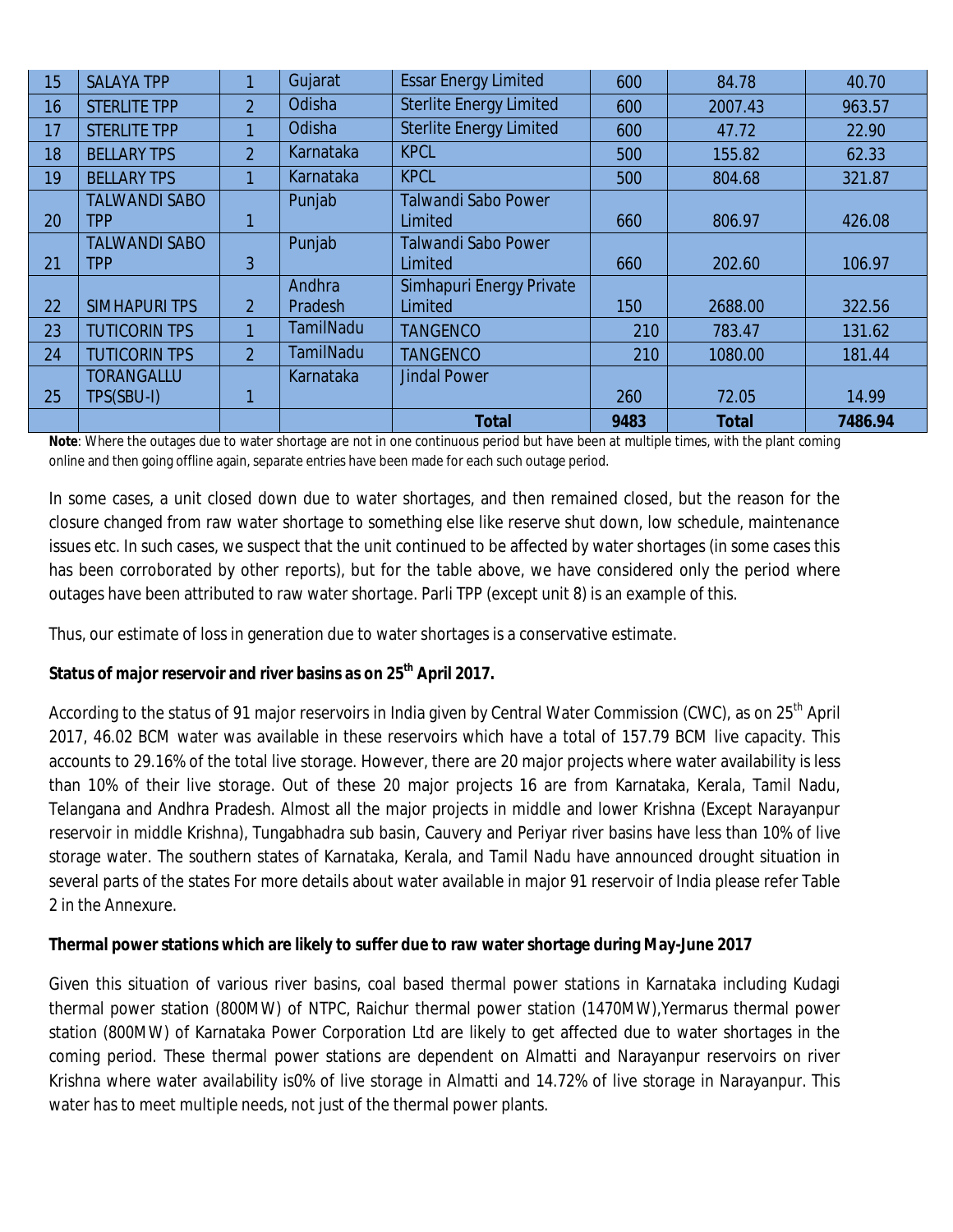The Dr. N. Tata Rao thermal power station (1760MW) of Andhra Pradesh Generation Corporation Limited downstream of NagarjunaSagar in Krishna river basin of Andhra Pradesh may also get affect with raw water shortages. Water availability at NagarjunaSagar is 0 % of live storage.

The Mettur thermal power station (1440MW) of Tamil Nadu Generation and Distribution Corporation Limited which is dependent on Mettur Stanley reservoir in Cauvery river basin of Tamil Nadu could also face raw water shortages. The Mettur Stanley reservoir has water only to 6.01% of live storage water.

## **Statement of Power Minister in Parliament related to raw water shortage and coal based thermal power stations**

In response to an Unstarred question<sup>2</sup> in Lok Sabha on 16<sup>th</sup> March 2017 in relation to shortage of water in thermal power station, Shri Piyush Goyal, Minister of Power, Government of India, provided the following details about the number of units which had to undergo shutdown during certain periods due to non-availability of water and generation loss thereof.

| Year           | <b>Number of Units</b> | Loss of generation in MU |
|----------------|------------------------|--------------------------|
| 2013-14        | 16                     | 5253                     |
| 2014-15        | Q                      | 1258                     |
| 2015-16        | 15                     |                          |
| 2016-up to Feb |                        |                          |
| 2017           | 21                     | 5870                     |

#### **Conclusion**

Despite a good monsoon in northern and central part of India there are a number of power facilities which have faced raw water shortages. Given that several basins are facing an acute water shortage even today and that there are still a few weeks to go before the onset of the monsoon, it is likely that we will see more loss of generation at coal based power plants due to water shortages.

Shripad Dharmadhikary,

Jinda Sandbhor,

Manthan Adhyayan Kendra, Pune

18th May 2017

 $\overline{a}$ 

[www.manthan-india.org](http://www.manthan-india.org)

 $^2$ Unstarred question no 2419 asked by Dr. Satyapal Singh, Shri Sanjay Dhotre, Shri Rahul Shewale in Lok Sabha of Indian parliament was answered by Minster of Power on 16<sup>th</sup> March 2017. Web link : <http://164.100.47.190/loksabhaquestions/annex/11/AU2419.pdf>accessed on 27th April 2017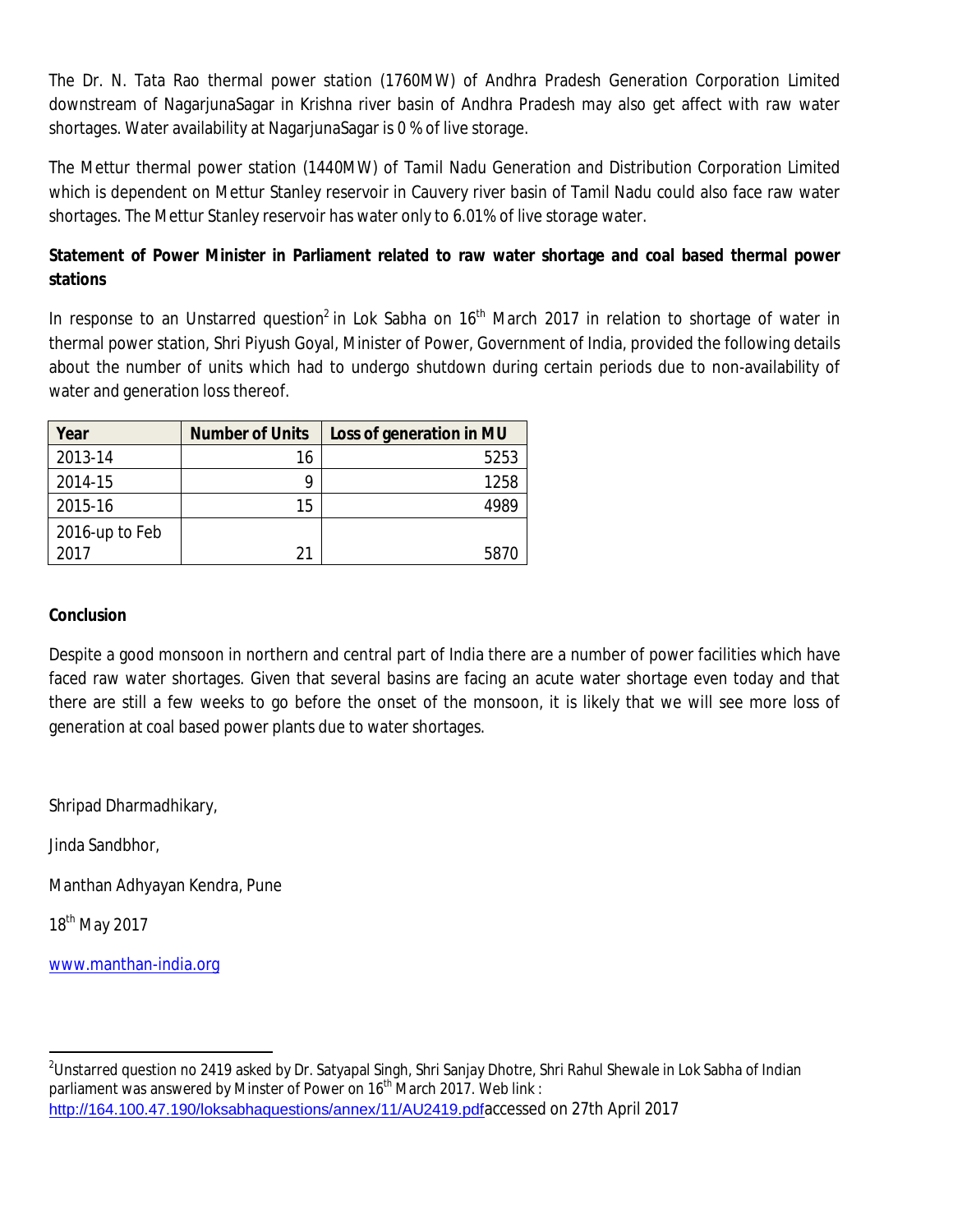#### **Annexure**

Table no. 1 List of 91 CWC monitored reservoirs in India with their live storage water availability as on 20<sup>th</sup> April  $2017^3$ .

| SI.<br><b>No</b> | <b>Name</b>                    | <b>State</b>            | <b>Live Capacity</b><br>(BCM) | <b>Current live</b><br>storage (BCM) | % of of reservoir filled<br>out of Live capacity |
|------------------|--------------------------------|-------------------------|-------------------------------|--------------------------------------|--------------------------------------------------|
| 1                | NAGARJUNA SAGAR                | <b>A.P &amp; TG</b>     | 6.841                         | $\overline{0}$                       | 0.00                                             |
| $\overline{2}$   | <b>ALMATTI</b>                 | <b>KARNATAKA</b>        | 3.105                         | $\overline{0}$                       | 0.00                                             |
| 3                | <b>SHOLAYAR</b>                | <b>TAMIL NADU</b>       | 0.143                         | $\overline{0}$                       | 0.00                                             |
| $\overline{4}$   | <b>DANTIWADA</b>               | <b>GUJARAT</b>          | 0.399                         | 0.004                                | 1.00                                             |
| 5                | <b>KABINI(Sancherla Tank)</b>  | <b>KARNATAKA</b>        | 0.444                         | 0.005                                | 1.13                                             |
| 6                | <b>TUNGABHADRA</b>             | <b>KARNATAKA</b>        | 3.276                         | 0.051                                | 1.56                                             |
| 7                | <b>VANIVILAS SAGAR</b>         | <b>KARNATAKA</b>        | 0.802                         | 0.021                                | 2.62                                             |
| 8                | <b>BHADAR</b>                  | <b>GUJARAT</b>          | 0.188                         | 0.005                                | 2.66                                             |
| 9                | <b>VAIGAI</b>                  | <b>TAMIL NADU</b>       | 0.172                         | 0.005                                | 2.91                                             |
| 10               | MALAPRABHA(RENUKA)             | <b>KARNATAKA</b>        | 0.972                         | 0.042                                | 4.32                                             |
| 11               | PARAMBIKULAM                   | <b>TAMIL NADU</b>       | 0.38                          | 0.017                                | 4.47                                             |
| 12               | <b>HEMAVATHY</b>               | <b>KARNATAKA</b>        | 0.927                         | 0.047                                | 5.07                                             |
| 13               | METTUR(STANLEY)                | <b>TAMIL NADU</b>       | 2.647                         | 0.159                                | 6.01                                             |
| 14               | <b>PERIYAR</b>                 | <b>KERALA</b>           | 0.173                         | 0.012                                | 6.94                                             |
| 15               | <b>MANIKDOH (KUKADI)</b>       | <b>MAHARASHTRA</b>      | 0.288                         | 0.02                                 | 6.94                                             |
| 16               | <b>BHADRA</b>                  | <b>KARNATAKA</b>        | 1.785                         | 0.149                                | 8.35                                             |
| 17               | <b>LOWER BHAWANI</b>           | <b>TAMIL NADU</b>       | 0.792                         | 0.069                                | 8.71                                             |
| 18               | <b>YELDARI</b>                 | <b>MAHARASHTRA</b>      | 0.809                         | 0.072                                | 8.90                                             |
| 19               | SRISAILAM                      | <b>A.P &amp; TG</b>     | 8.288                         | 0.738                                | 8.90                                             |
| 20               | <b>KRISHNARAJA SAGRA</b>       | <b>KARNATAKA</b>        | 1.163                         | 0.112                                | 9.63                                             |
| 21               | <b>GHATAPRABHA</b>             | <b>KARNATAKA</b>        | 1.391                         | 0.155                                | 11.14                                            |
| 22               | <b>MALAPMUZHA</b>              | <b>KERALA</b>           | 0.224                         | 0.025                                | 11.16                                            |
| 23               | PENCH (TOTALADOH)              | <b>MAHARASHTRA</b>      | 1.091                         | 0.127                                | 11.64                                            |
| 24               | <b>TEHRI</b>                   | <b>UTTRAKHAND</b>       | 2.615                         | 0.317                                | 12.12                                            |
| 25               | BHIMA(UJJANI)                  | <b>MAHARASHTRA</b>      | 1.517                         | 0.191                                | 12.59                                            |
| 26               | <b>SOMASILA</b>                | <b>ANDHRA PRADESH</b>   | 1.994                         | 0.272                                | 13.64                                            |
| 27               | LINGANAMAKKI                   | <b>KARNATAKA</b>        | 4.294                         | 0.595                                | 13.86                                            |
| 28               | <b>NARAYANPUR</b>              | <b>KARNATAKA</b>        | 0.863                         | 0.127                                | 14.72                                            |
| 29               | <b>HARANGI</b>                 | <b>KARNATAKA</b>        | 0.22                          | 0.034                                | 15.45                                            |
| 30               | <b>GOBIND</b><br>SAGAR(BHAKRA) | <b>HIMACHAL PRADESH</b> | 6.229                         | 0.98                                 | 15.73                                            |
| 31               | <b>RAMGANGA</b>                | <b>UTTRAKHAND</b>       | 2.196                         | 0.351                                | 15.98                                            |
|                  | <b>SHETRUNJI</b>               |                         |                               |                                      |                                                  |
| 32               |                                | <b>GUJARAT</b>          | 0.3                           | 0.052                                | 17.33                                            |
| 33               | PONG DAM                       | <b>HIMACHAL PRADESH</b> | 6.157                         | 1.077                                | 17.49                                            |

 3 Compiled from weekly status report of 91 reservoir published at Central Water Commission of India.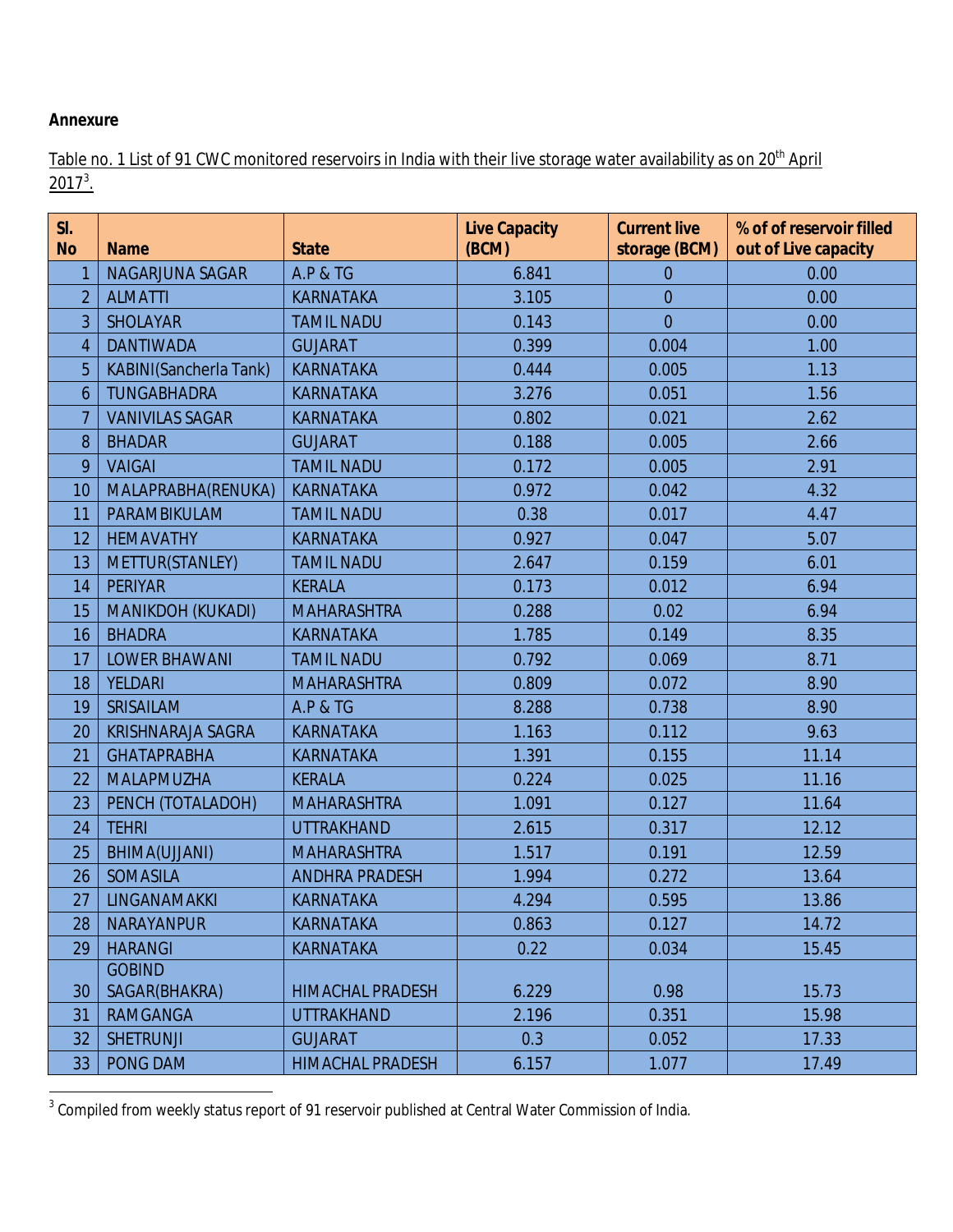| 34 | <b>ISAPUR</b>            | <b>MAHARASHTRA</b>    | 0.965 | 0.176 | 18.24 |
|----|--------------------------|-----------------------|-------|-------|-------|
| 35 | <b>SRIRAMSAGAR</b>       | <b>TELANGANA</b>      | 2.3   | 0.444 | 19.30 |
| 36 | KALLADA(PARAPPAR)        | <b>KERALA</b>         | 0.507 | 0.098 | 19.33 |
| 37 | <b>IDUKKI</b>            | <b>KERALA</b>         | 1.46  | 0.292 | 20.00 |
| 38 | <b>ALIYAR</b>            | <b>TAMIL NADU</b>     | 0.095 | 0.02  | 21.05 |
| 39 | <b>MAYURAKSHI</b>        | <b>WEST BENGAL</b>    | 0.48  | 0.113 | 23.54 |
| 40 | <b>TAWA</b>              | <b>MADHYA PRADESH</b> | 1.944 | 0.466 | 23.97 |
| 41 | <b>LOWER MANAIR</b>      | <b>TELANGANA</b>      | 0.621 | 0.154 | 24.80 |
| 42 | <b>KOYANA</b>            | <b>MAHARASHTRA</b>    | 2.652 | 0.682 | 25.72 |
| 43 | <b>TILAIYA</b>           | <b>JHARKHAND</b>      | 0.142 | 0.04  | 28.17 |
| 44 | <b>KAKKI</b>             | <b>KERALA</b>         | 0.447 | 0.127 | 28.41 |
| 45 | <b>JHAKAM</b>            | <b>RAJASTHAN</b>      | 0.132 | 0.038 | 28.79 |
| 46 | <b>KONAR</b>             | <b>JHARKHAND</b>      | 0.176 | 0.051 | 28.98 |
| 47 | <b>RANA PRATAP SAGAR</b> | <b>RAJASTHAN</b>      | 1.436 | 0.42  | 29.25 |
| 48 | <b>IDAMALAYAR</b>        | <b>KERALA</b>         | 1.018 | 0.299 | 29.37 |
| 49 | <b>SALANADI</b>          | <b>ODISHA</b>         | 0.558 | 0.164 | 29.39 |
| 50 | SABARMATI(DHAROI)        | <b>GUJARAT</b>        | 0.735 | 0.217 | 29.52 |
| 51 | DAMANAGANGA              | <b>GUJARAT</b>        | 0.502 | 0.151 | 30.08 |
| 52 | MACHKUND(JALPUT)         | <b>ODISHA</b>         | 0.893 | 0.274 | 30.68 |
| 53 | <b>BARNA</b>             | <b>MADHYA PRADESH</b> | 0.456 | 0.141 | 30.92 |
| 54 | <b>KANGSABATI</b>        | <b>WEST BENGAL</b>    | 0.914 | 0.283 | 30.96 |
| 55 | <b>INDIRA SAGAR</b>      | <b>MADHYA PRADESH</b> | 9.745 | 3.052 | 31.32 |
| 56 | <b>DHOM</b>              | <b>MAHARASHTRA</b>    | 0.331 | 0.109 | 32.93 |
| 57 | <b>MULA</b>              | <b>MAHARASHTRA</b>    | 0.609 | 0.201 | 33.00 |
| 58 | JAYAKWADI(PAITHON)       | <b>MAHARASHTRA</b>    | 2.171 | 0.722 | 33.26 |
| 59 | <b>GIRNA</b>             | <b>MAHARASHTRA</b>    | 0.524 | 0.176 | 33.59 |
| 60 | <b>SUPA</b>              | <b>KARNATAKA</b>      | 4.12  | 1.423 | 34.54 |
| 61 | <b>MAHI BAJAJ SAGAR</b>  | <b>RAJASTHAN</b>      | 1.711 | 0.594 | 34.72 |
| 62 | <b>DUDHGANGA</b>         | <b>MAHARASHTRA</b>    | 0.664 | 0.238 | 35.84 |
| 63 | <b>BARGI</b>             | <b>MADHYA PRADESH</b> | 3.18  | 1.164 | 36.60 |
| 64 | <b>KARJAN</b>            | <b>GUJARAT</b>        | 0.523 | 0.194 | 37.09 |
| 65 | <b>MATATILA</b>          | <b>UTTAR PRADESH</b>  | 0.707 | 0.263 | 37.20 |
| 66 | <b>PANAM</b>             | <b>GUJARAT</b>        | 0.697 | 0.261 | 37.45 |
| 67 | <b>UPPER TAPI</b>        | <b>MAHARASHTRA</b>    | 0.255 | 0.096 | 37.65 |
| 68 | <b>GUMTI</b>             | <b>TRIPURA</b>        | 0.312 | 0.125 | 40.06 |
| 69 | <b>HIRAKUD</b>           | <b>ODISHA</b>         | 5.378 | 2.161 | 40.18 |
| 70 | <b>BALIMELA</b>          | <b>ODISHA</b>         | 2.676 | 1.106 | 41.33 |
| 71 | <b>UPPER WARDHA</b>      | <b>MAHARASHTRA</b>    | 0.564 | 0.234 | 41.49 |
| 72 | <b>BHANDARDARA</b>       | <b>MAHARASHTRA</b>    | 0.304 | 0.128 | 42.11 |
| 73 | <b>MAHANADI</b>          | <b>CHHATTIS GARH</b>  | 0.767 | 0.325 | 42.37 |
| 74 | <b>RIHAND</b>            | <b>UTTAR PRADESH</b>  | 5.649 | 2.396 | 42.41 |
| 75 | <b>UPPER INDRAVATI</b>   | <b>ODISHA</b>         | 1.456 | 0.623 | 42.79 |
| 76 | <b>UPPER VAITARNA</b>    | <b>MAHARASHTRA</b>    | 0.331 | 0.144 | 43.50 |